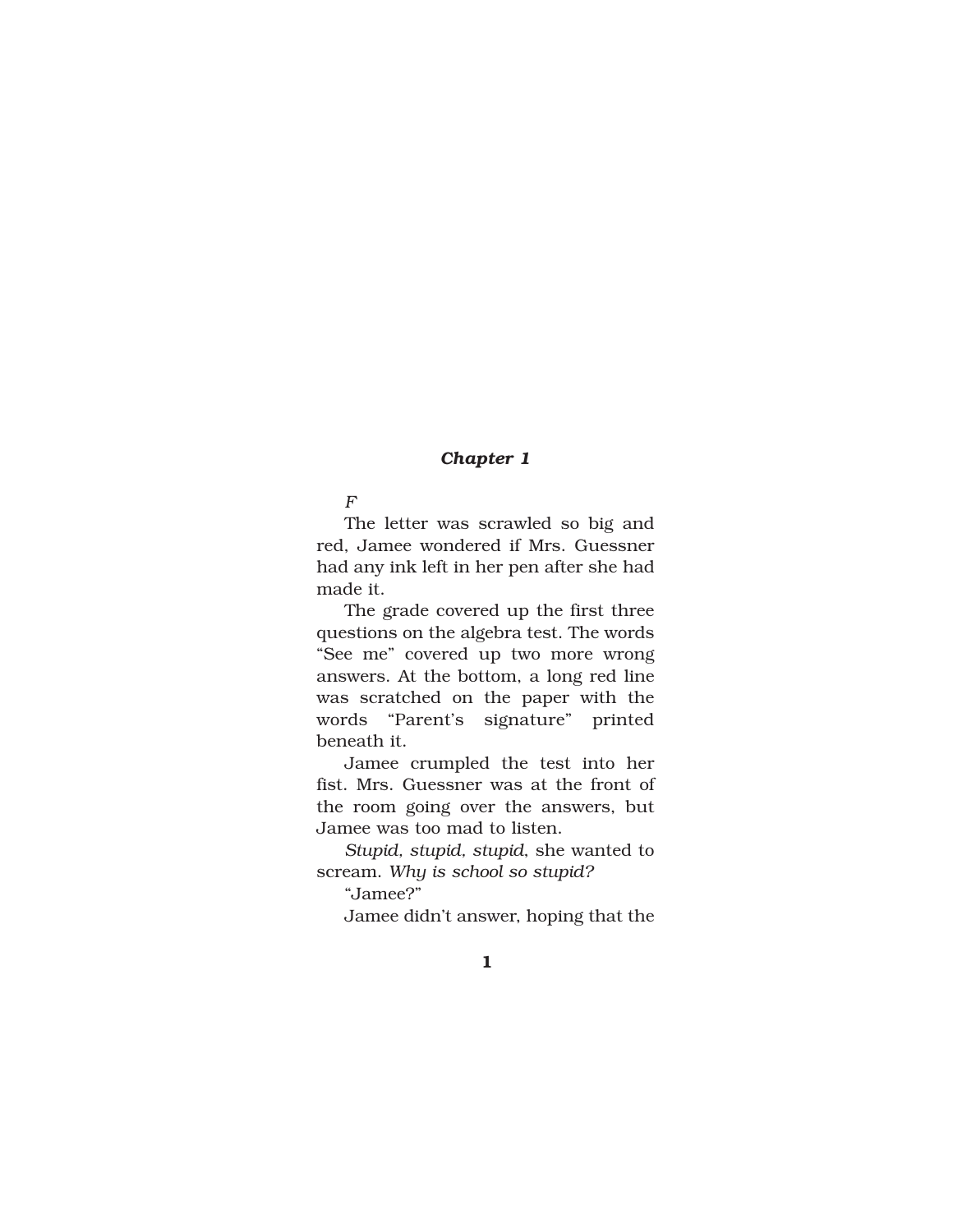teacher would move on.

*"Jamee?"*

She rolled her eyes, shifted in her chair and gave Mrs. Guessner her best leave-me-alone face, but it didn't work.

"Can you tell us how to solve number eleven?"

Jamee sighed. *I failed, remember? What are you asking* me *for?* she wanted to say. Instead, she shook her head.

"No," she said simply.

"Come on," Mrs. Guessner urged. She sounded as if she was offering a treat. "You were one of the only people in this class to get this one right. Tell us how you did it."

Jamee glanced at the crumpled paper. Mrs. Guessner was right: number eleven was one of the few problems that didn't have a red "x" next to it, but Jamee wasn't sure why. She couldn't explain how she had gotten the right answer even if Mrs. Guessner offered to pay her.

Mrs. Guessner stared impatiently from her desk at the front of the room. The class suddenly grew quiet. Jamee felt as if an imaginary spotlight was shining on her.

"I got it right because . . ." Jamee sat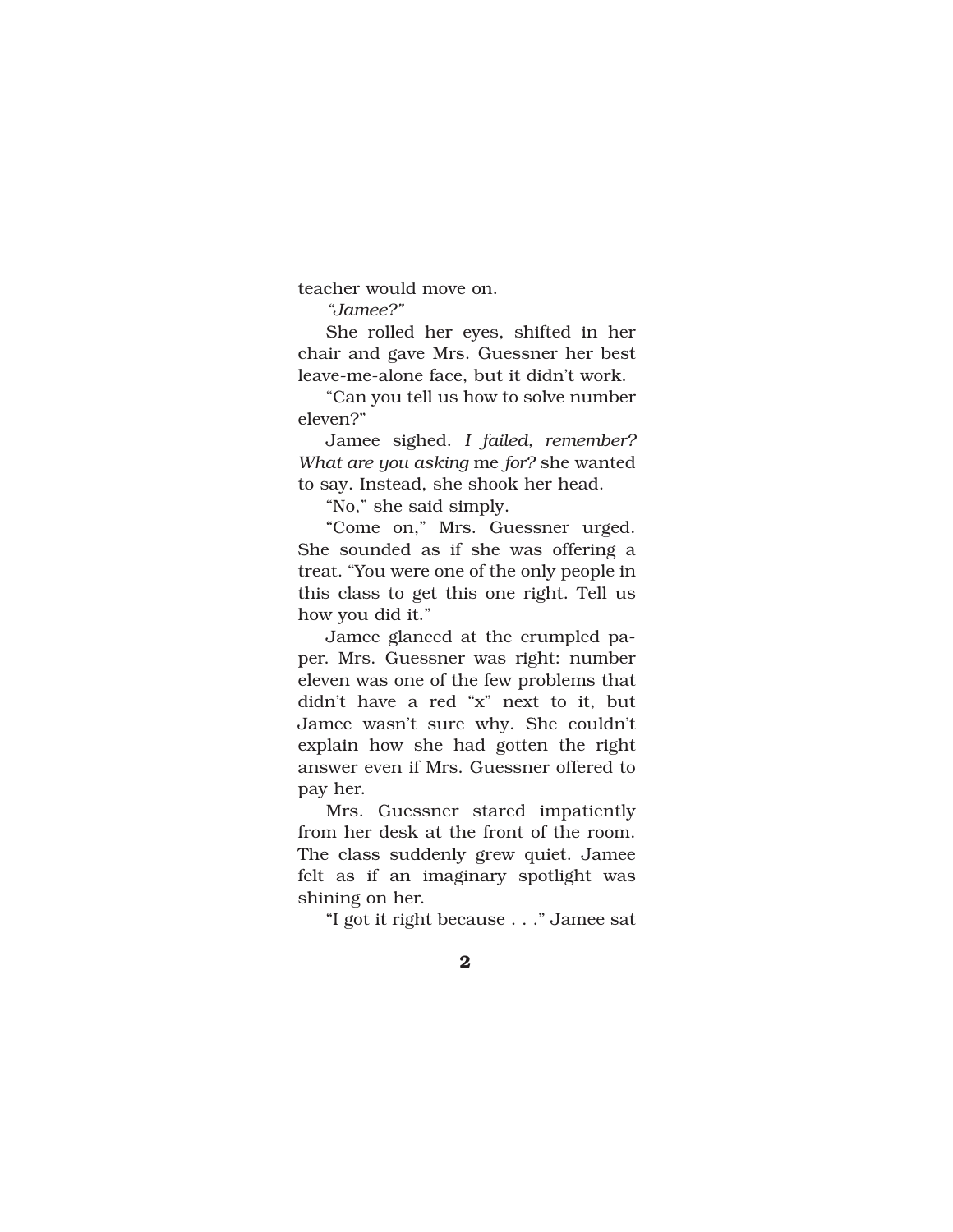up straight and imitated a smart girl, making sure to say each word carefully. "You forgot to erase it from the board before you handed out the test."

Several kids chuckled in disbelief. Jamee gave her head a little toss at the sound and nodded, smiling.

Mrs. Guessner frowned.

"You really should take your schoolwork more seriously, Jamee," she said, shaking her head as if she was disappointed. "This is important—"

"Come on, Mrs. Guessner," Jamee snapped. "Ain't nobody gonna ask me to solve for *x* in real life. They might ask me a lot of things, but 'solve for *x'* ain't gonna be one of them!"

There was more laughter. Jamee even heard someone snort.

"Well," Mrs. Guessner's voice rose. "That's where you're wrong. We use algebra a lot in the real world. For example—"

The bell rang, and her words were drowned out by chairs scraping the floor.

"I'm offering a retake of this test on Thursday after school!" the teacher called over the noise. "And there will be help sessions after school every day starting today!"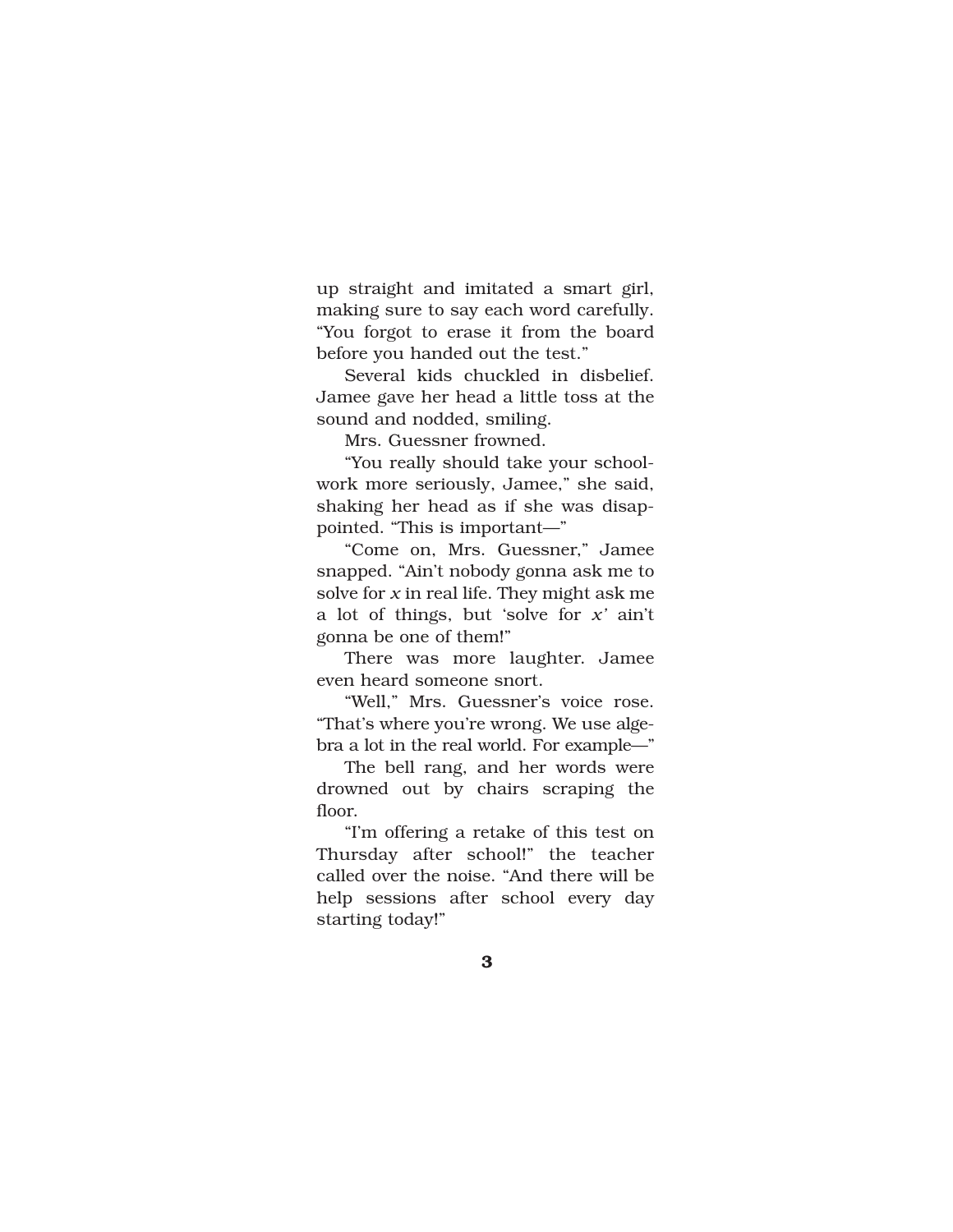Half the class was already out the door. Jamee tried to sneak out too, but Mrs. Guessner called out, "Wait, Jamee. Just a minute. I want to talk to you."

Jamee sighed. "My next class is gym, Mrs. Guessner," she began. "I gotta get all the way to the other end of the school and get changed and—"

"I'll give you a pass," Mrs. Guessner replied, filling out a hall pass as she spoke. "You need to make sure you retake the test on Thursday. And I want you to come for help this afternoon."

"But I can't!" Jamee cried. "Cheerleading tryouts start today!"

"You won't be a cheerleader if you don't pass this class," Mrs. Guessner warned, her voice stern. "It's disturbing to see a student performing this badly so early in the year." She shook her head as if she was surprised at what she was saying. "Especially *you*. When I saw your name on my class roster, I thought you'd be more like your sister, Darcy . . ."

*Darcy.* 

Jamee felt as if something hot and prickly had been dumped over her head. Mrs. Guessner was still talking, but once she said the *D* word, Jamee couldn't hear her anymore.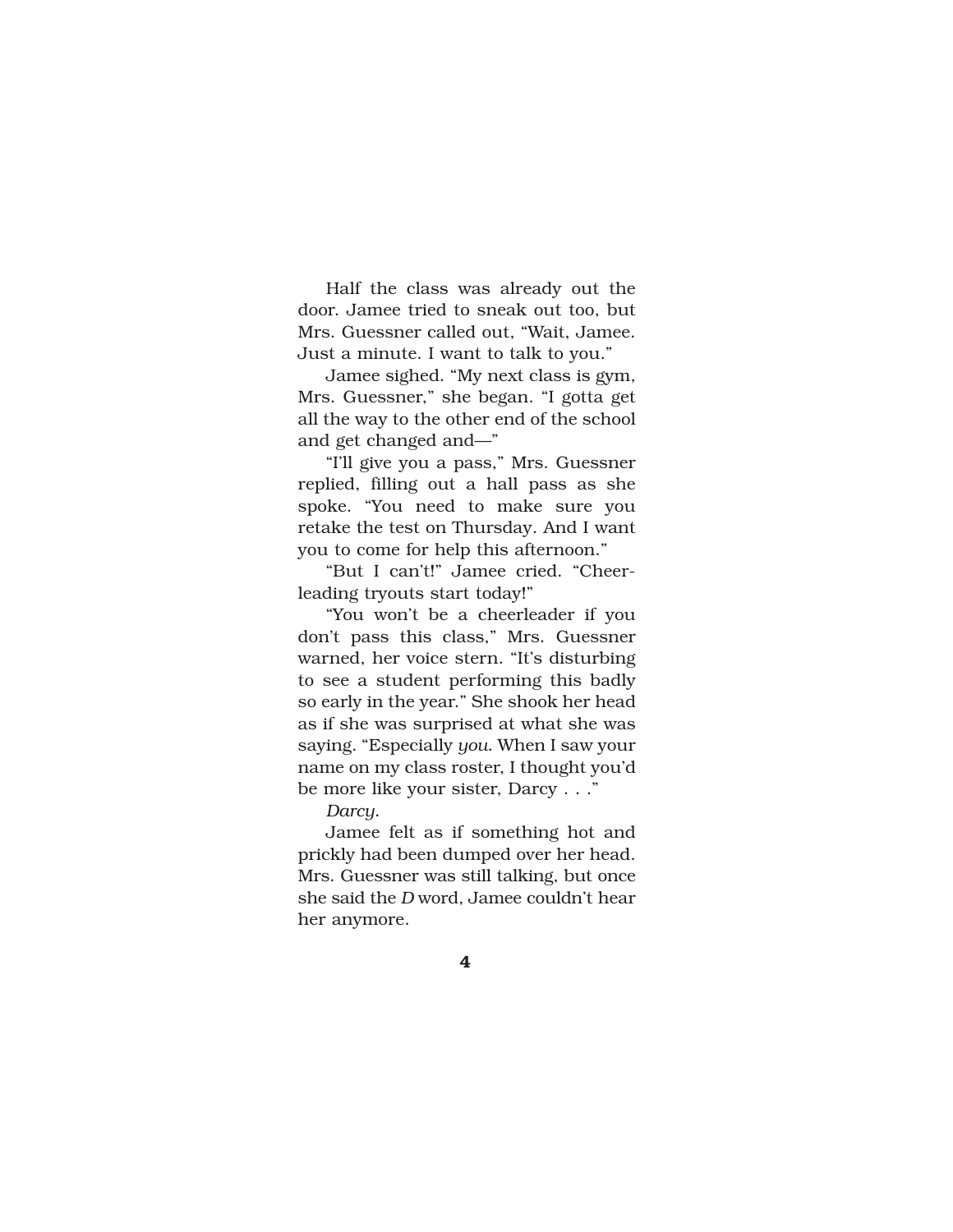## *Darcy.*

For the first few days at Bluford High School, Jamee thought it was almost cool to have a sister in the junior class and older kids asking, "Are you Darcy Wills's sister?" But that feeling lasted about a week. Then the whole "Darcy's sister" thing started to become just like Darcy: a pain in Jamee's backside.

It started in history with Mr. Gonzalez. "You need to study harder, like your sister Darcy," he had said as he placed a graded test on her desk. A large angry *D* was circled in blue ink.

And in English a couple of days later, the same thing happened: "You're not as good a writer as your sister Darcy."

And then again in physical science: "If you're having trouble, maybe you could ask your sister Darcy."

If the teachers weren't bad enough, at least once a day juniors or seniors Jamee didn't know would stop her and ask, "Hey, aren't you Darcy Wills's sister?" Then they would add a comment like "You look just like her" or "You don't look anything like her." Each time, they would grin as if what they said was a compliment.

*Darcy, Darcy, Darcy.*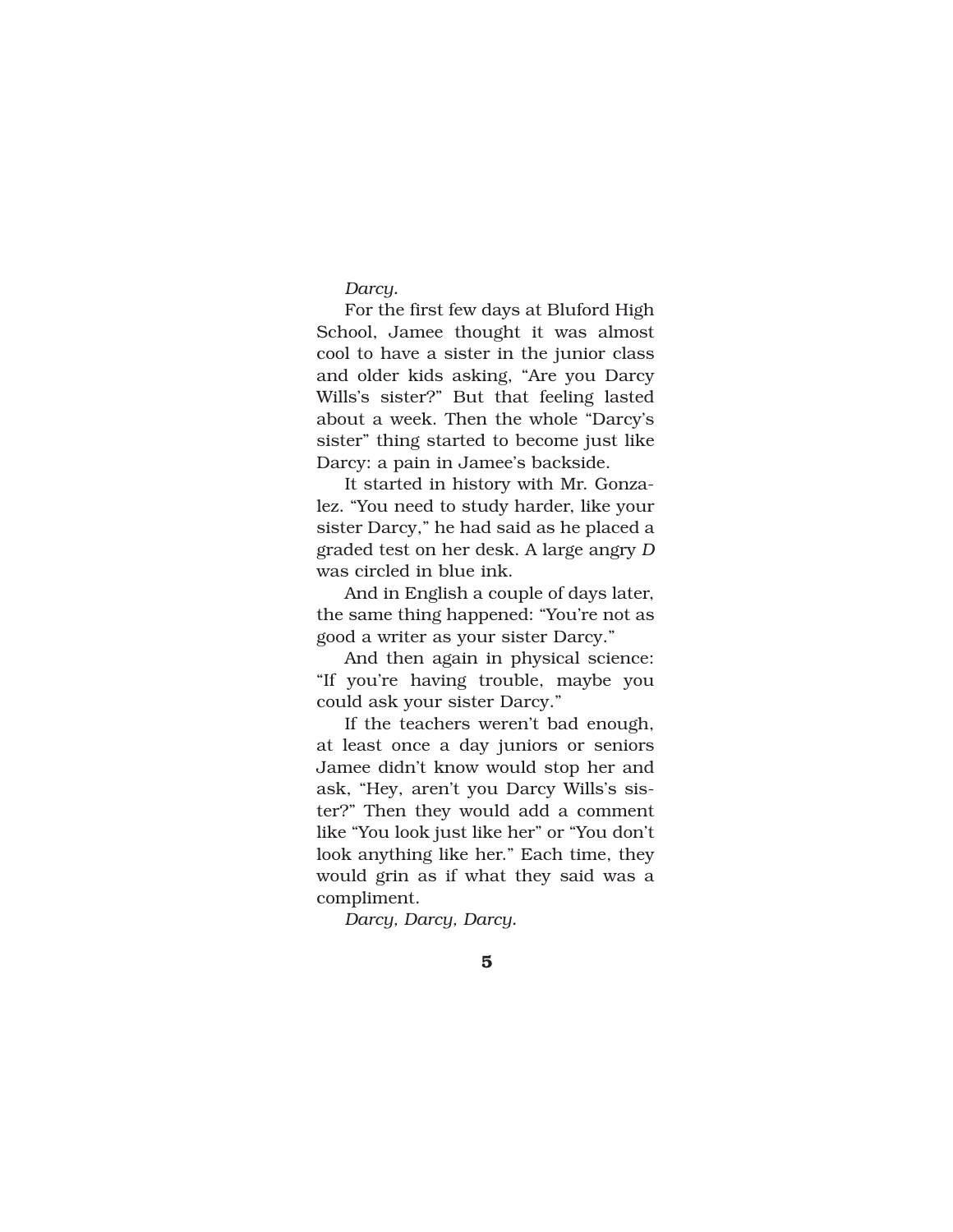"Did you know Darcy was in my honors algebra class her freshman year?" Mrs. Guessner smiled as if she was reliving a pleasant memory. "She's one of the best students I ever had at Bluford."

"Well, I'm not Darcy." The words stung as Jamee said them. She didn't mean to sound rude, but she couldn't help it. Mrs. Guessner blinked.

"I know that, Jamee," she said gently. "All I'm saying is, you can do better. Right now it's as if you're not even trying. You realize cheerleaders have to maintain their grades, right? If your average falls below a *C*, you won't be able to join the squad, no matter what," Mrs. Guessner explained.

"I know," Jamee mumbled, crossing her arms and trying her best not to say anything that would get her in more trouble.

"Now, I know you struggled last year in middle school," Mrs. Guessner continued. "I understand your guidance counselor and your parents met just before school started—"

"Yeah, I know. I was there," Jamee interrupted, wishing she could just forget the meeting in August when she crowded in Mr. Dorber's stuffy office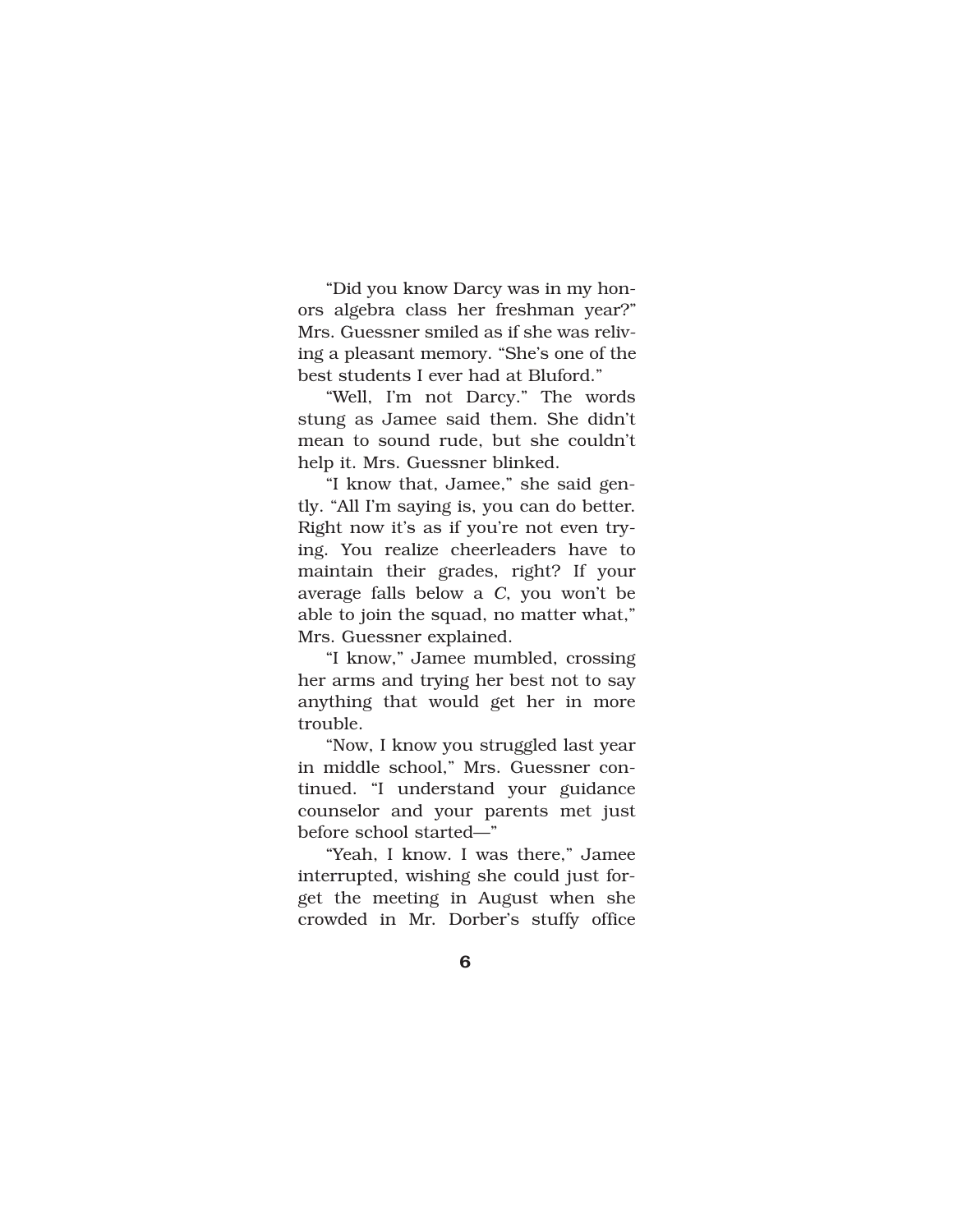with her parents.

*"I noticed Jamee had some academic problems in middle school. If she's going to make it through Bluford, we're really going to have to stay on top of things*," Mr. Dorber had said, flipping through a folder with her name on it.

Jamee had felt as if she was trapped in a cage. She wondered how many details of her life were in Mr. Dorber's folder.

Did he know Dad had walked out on the family five years ago and just came back last year? Did he know while Dad was gone, she had hung out with the troubled kids, people who didn't care one bit about grades or school? Did he know that last year she had even tried to run away? How could he know any of that?

"*I'm going to suggest a lot of communication between home and school*," Mr. Dorber had said, eyeing her as he spoke.

"*Don't you worry. We're gonna stay on her about her schoolwork*," Mom had agreed, nodding her head forcefully.

"*Tell her teachers to call us anytime,"* Dad had added. "*Especially if she starts falling behind.*"

Mr. Dorber had smiled and written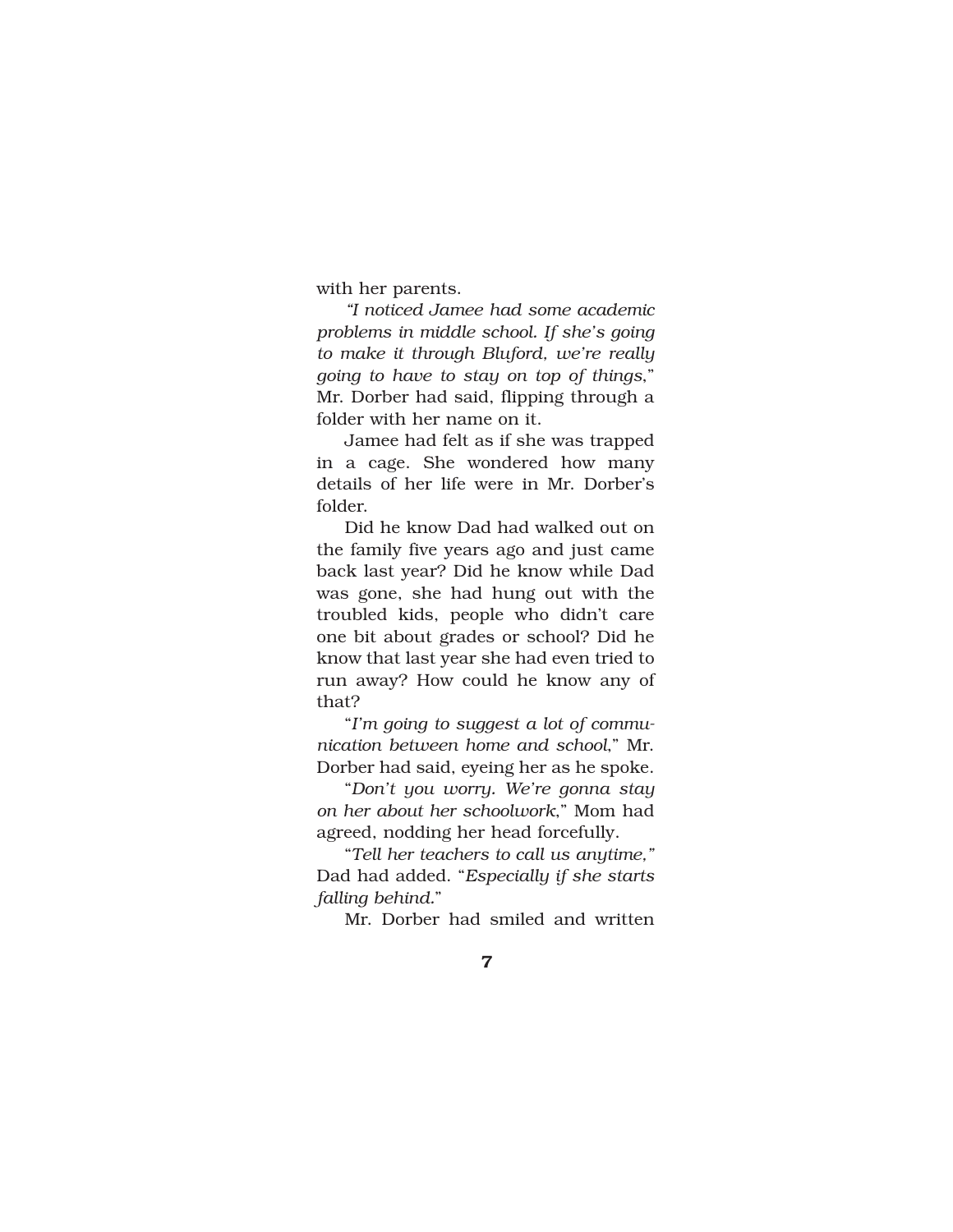something in her file. "*That's good to hear, Mr. and Mrs. Wills. The transition to high school can be difficult. But if we all work together, Jamee will do as well at Bluford as her sister . . ."*

Just remembering the conversation made Jamee want to gag.

"I really want you to retake the test," Mrs. Guessner continued, breaking Jamee's thoughts. "And if I were you, I'd come for help today and tomorrow after school. You could even ask Darcy to look over your homework, too. She'll be able to help."

*No, I'm not gonna do that!* Jamee thought angrily. *I don't want her help. I'm NOT Darcy, okay, so get over it!* she wanted to scream. But even more, she wanted to get away from Mrs. Guessner.

"All right," Jamee said, doing her best to hide her frustration. "I'll try to stop by after school. And I'll definitely take the retest. But right now, I gotta go or I'll be late for gym."

Students were gathering outside the door waiting for Mrs. Guessner's next class. Jamee could see that the teacher noticed them. *Please just let me go*, she wanted to say.

"Okay, Jamee," Mrs. Guessner sighed,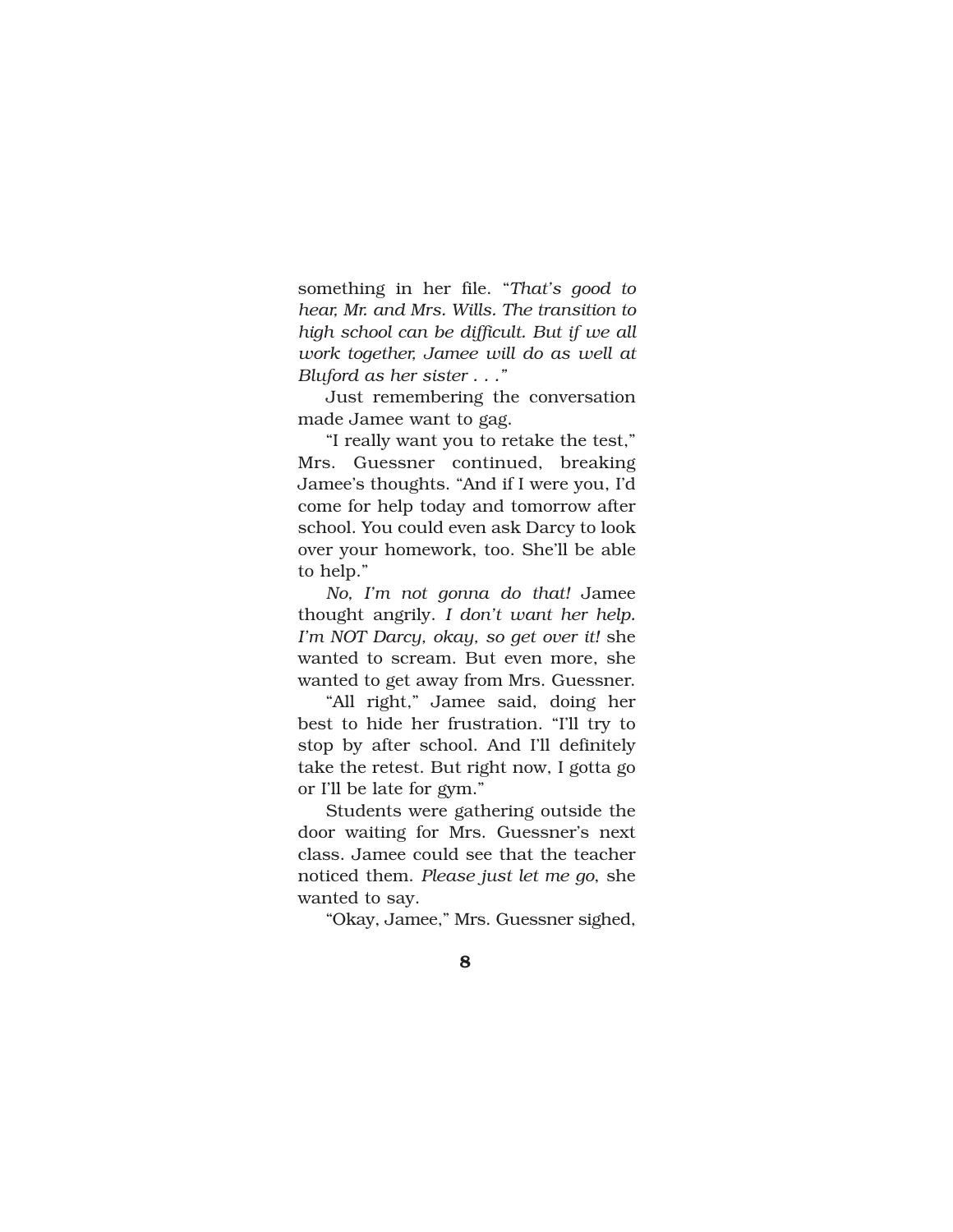handing her the hall pass. "I'll look for you after school. And don't forget to have your parents sign your test and bring it with you to class tomorrow. I want them to know how you're doing."

*Great,* Jamee thought to herself. She could already hear her mother's nagging and see the look of disappointment on her father's face. Maybe Darcy would sigh and shake her head at her, too. Jamee had watched her do that for years. The thought made Jamee's face burn.

*Don't worry about it,* Jamee told herself. *Just think about tryouts.* She closed her eyes and imagined spending the afternoon with her friend Amberlynn doing something she was good at cheerleading. It was something Darcy could never do. The idea almost made her smile. She opened her eyes, glanced at the crumpled test, and turned to her teacher.

"Whatever you say, Mrs. Guessner."

As soon as the final bell rang, Jamee headed straight for the gym. The locker room was already crowded with girls when she arrived, most of them chatting nervously as they changed out of their school clothes.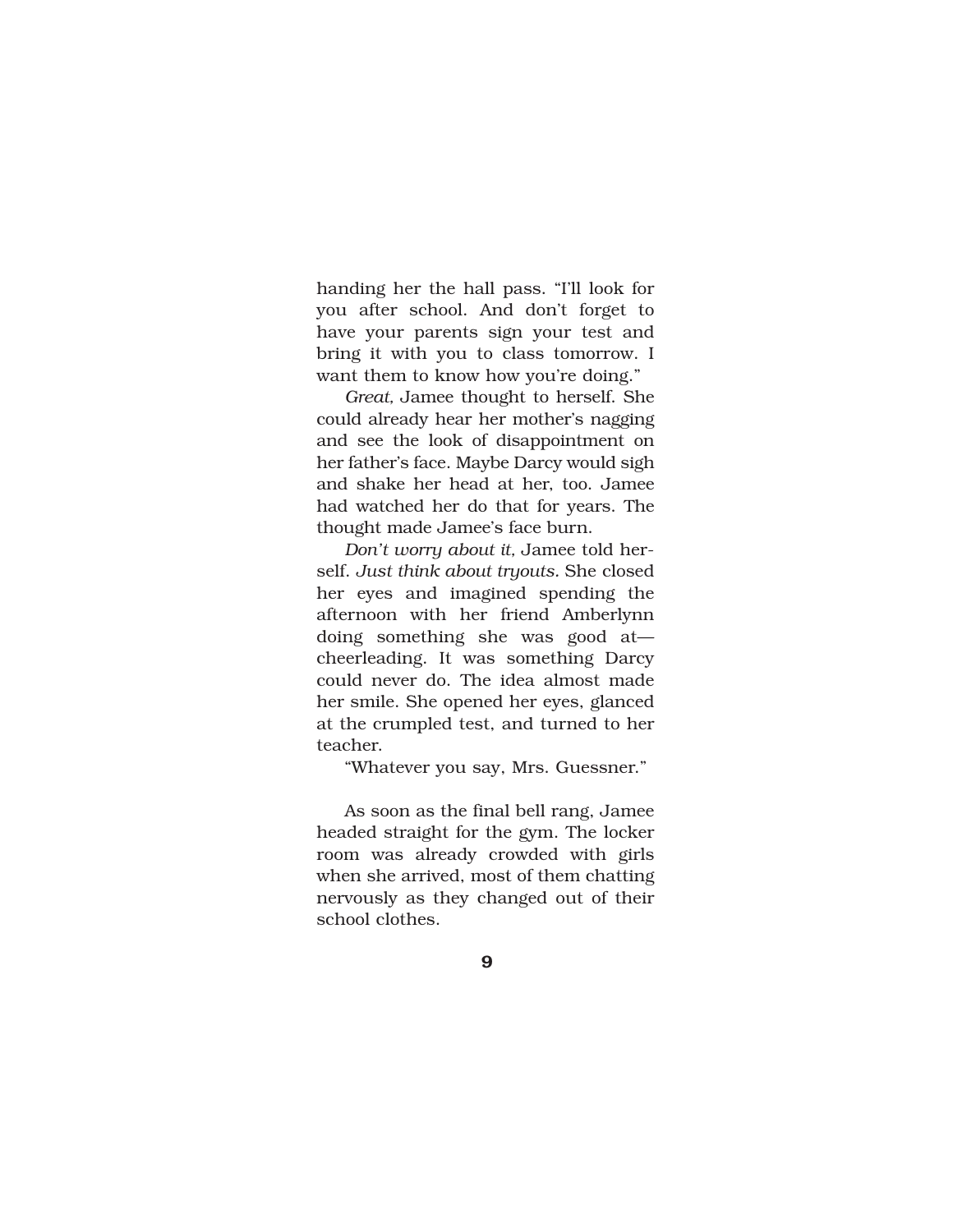"As soon as you're dressed, sign in and get your numbers!" yelled an older dark-skinned girl in workout shorts and a gold Bluford T-shirt.

Jamee changed quickly, crammed her backpack with her crumpled test into her locker, and rushed into the gym. A long table stretched just inside the entrance. Two other girls in Bluford Cheerleading T-shirts sat at the table. Jamee figured they were upperclassmen who made the squad last year.

"Write your name here," one of them instructed, pointing to a clipboard that held a yellow sign-up sheet. Jamee carefully printed her name on the form.

"Jamee *Wills* . . ." the girl read. "Are you Darcy Wills's sister? She's in my English class," she continued before Jamee could reply. "That girl is smart."

"Yeah, that's Darcy," Jamee muttered and started walking away.

"Wait!" the cheerleader called. She wrote a number on a white sticker and handed it to Jamee. "You're number seventeen." She smiled. "There are lots of girls trying out. The number is how Coach Seville keeps track of who's who. I'm Crystal, by the way. Good luck."

"Thanks," Jamee grumbled, sticking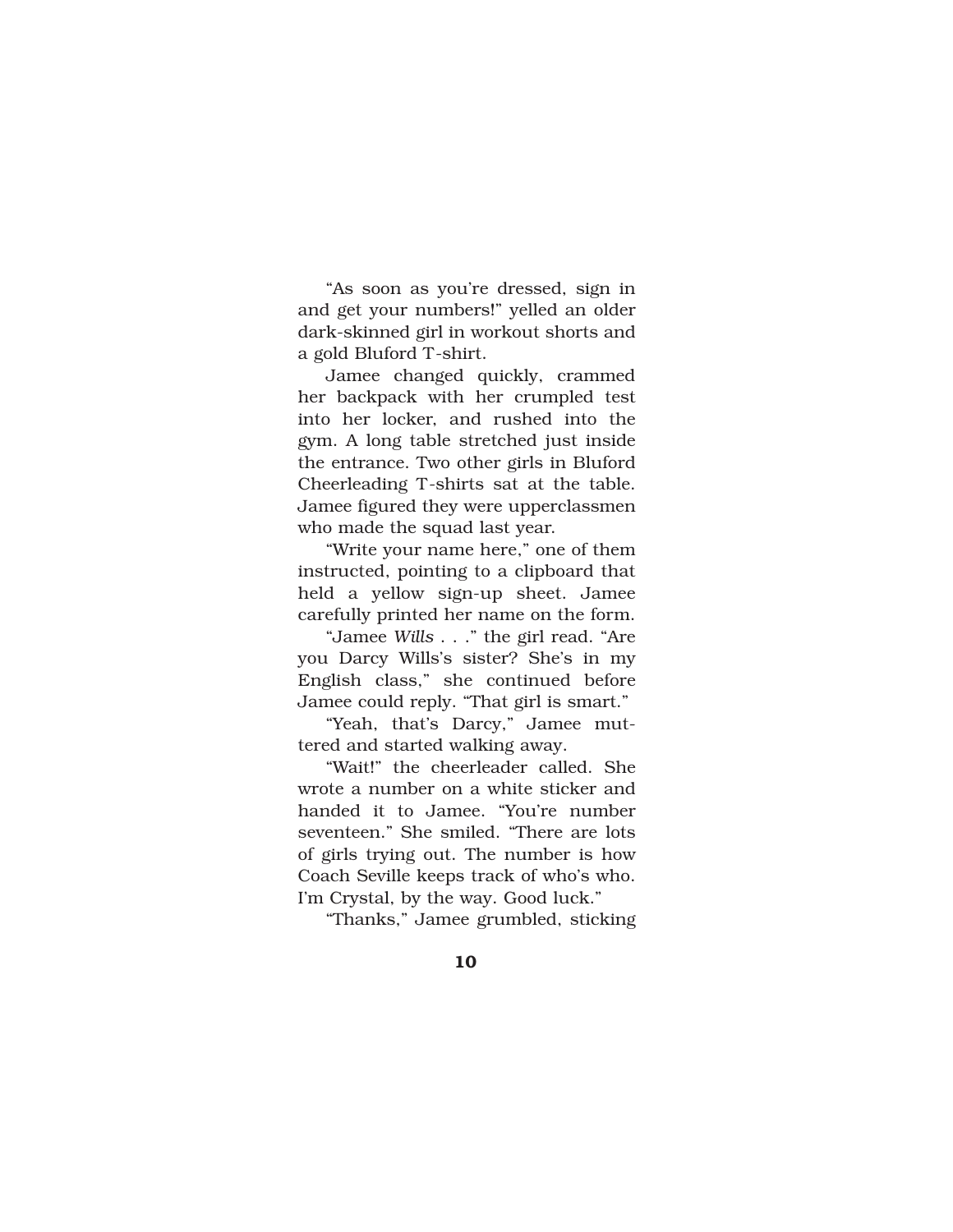her number to her T-shirt. Crystal seemed nice, but now Jamee was sure the cheerleaders would expect her to be like Darcy. She couldn't stand it.

*No, I'm not gonna let Darcy ruin this,* Jamee told herself as she sat down on the crowded bleachers.

"Jamee! Over here!" called a voice. Jamee whipped around to see Amberlynn Bailey sitting a few rows behind her, waving eagerly. Amberlynn patted to an empty space beside her. "Come up here!" she urged.

Jamee scampered up the bleachers beneath a row of Bluford banners and sat down next to her friend. "Girl, I am glad to see you," she said, dropping an arm around Amberlynn's shoulders. "For a minute, I was afraid you'd changed your mind."

"Are you serious?" Amberlynn asked, her braids dancing on her shoulders as she talked. "There's no way I'd miss this. I've wanted to cheer for Bluford every since Roylin's first game on the JV football team!" Roylin was Amberlynn's older brother.

"I know," Jamee laughed for what felt like the first time all day. "It's all you ever talked about last year. I was about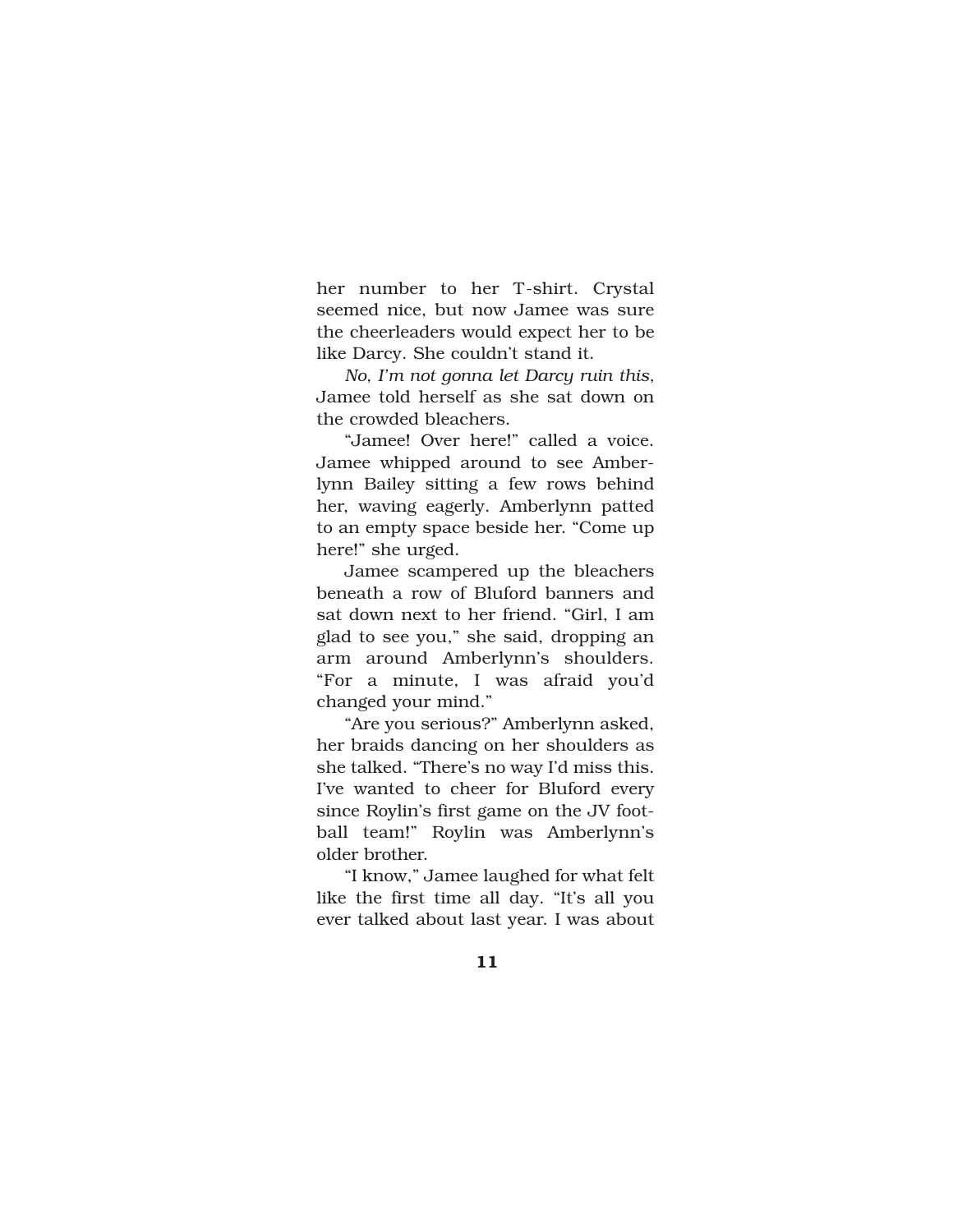to tape your mouth shut a few times."

"Well it worked, didn't it? We're both here, right?"

"Just like always," Jamee replied with a grin. She had been friends with Amberlynn since fifth grade. They met in Ms. Scanlon's language arts class at Irving Middle School. Back then, Dad was gone, and Mom was forced to work long hours at the hospital to pay the bills. To help out, Jamee's grandmother moved into their apartment. It was years before a massive stroke left her weak and confused. Besides cooking meals and making sure the girls got to school on time, Grandma checked every homework assignment. Sometimes Jamee complained.

*"Baby girl, I wish I could be in school like you right now,"* Grandma would say. *"But since I can't, I want you to show me what they teachin' you. And if you can't show me, I'm gonna call your school up and ask 'em why."* 

Jamee wasn't ever sure if Grandma meant it, but that year her grades went up. She got B's in every subject. While she couldn't compete with Darcy, she did well enough that Mom was satisfied. And, thanks to Amberlynn, she discovered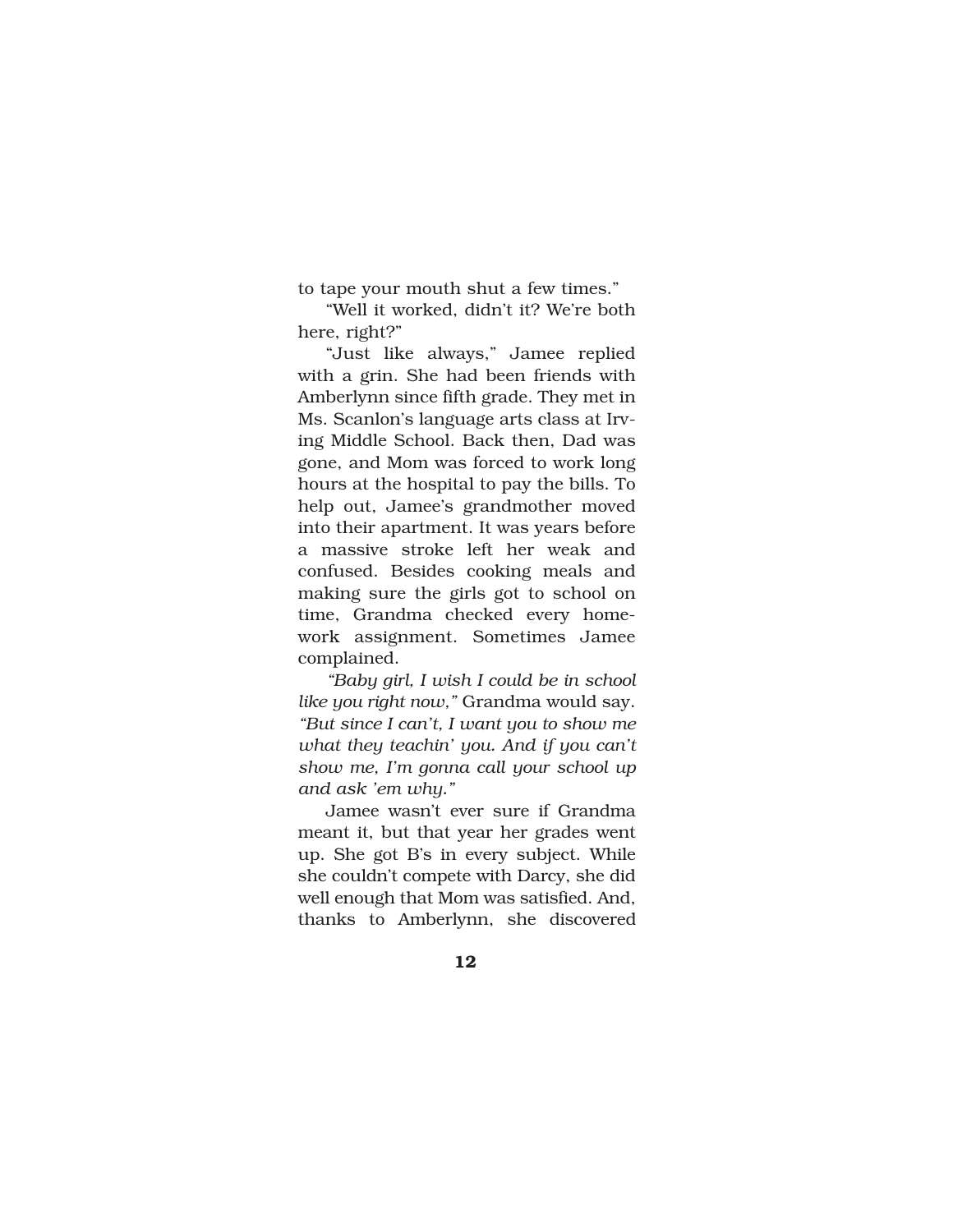something in which Darcy couldn't compete: cheerleading.

Jamee had been doing it ever since and hoped to continue it this year, no matter what Mrs. Guessner or anyone else said. Cheerleading was the only thing that hadn't really changed this year. Home was a different story.

Dad's return and promise to make up lost time to the family.

Grandma's sad death in her sleep early in the summer.

The sudden announcement of Mom's pregnancy.

Most nights Jamee stared at the ceiling, thinking about it all, her mind racing, her heart pounding. While she tried her best each day, sometimes she just felt lost. Pregnancy had slowed Mom down, leaving her distracted and cranky. Dad was working two jobs so they could afford all the things the baby would need. Yes, the family was together again, but somehow Jamee saw less of her parents than ever. And when they were home, all Mom and Dad talked about was the new baby and Darcy's SATs.

Jamee sometimes felt as if she had become invisible. Cheerleading was an anchor that stopped that. It was hers,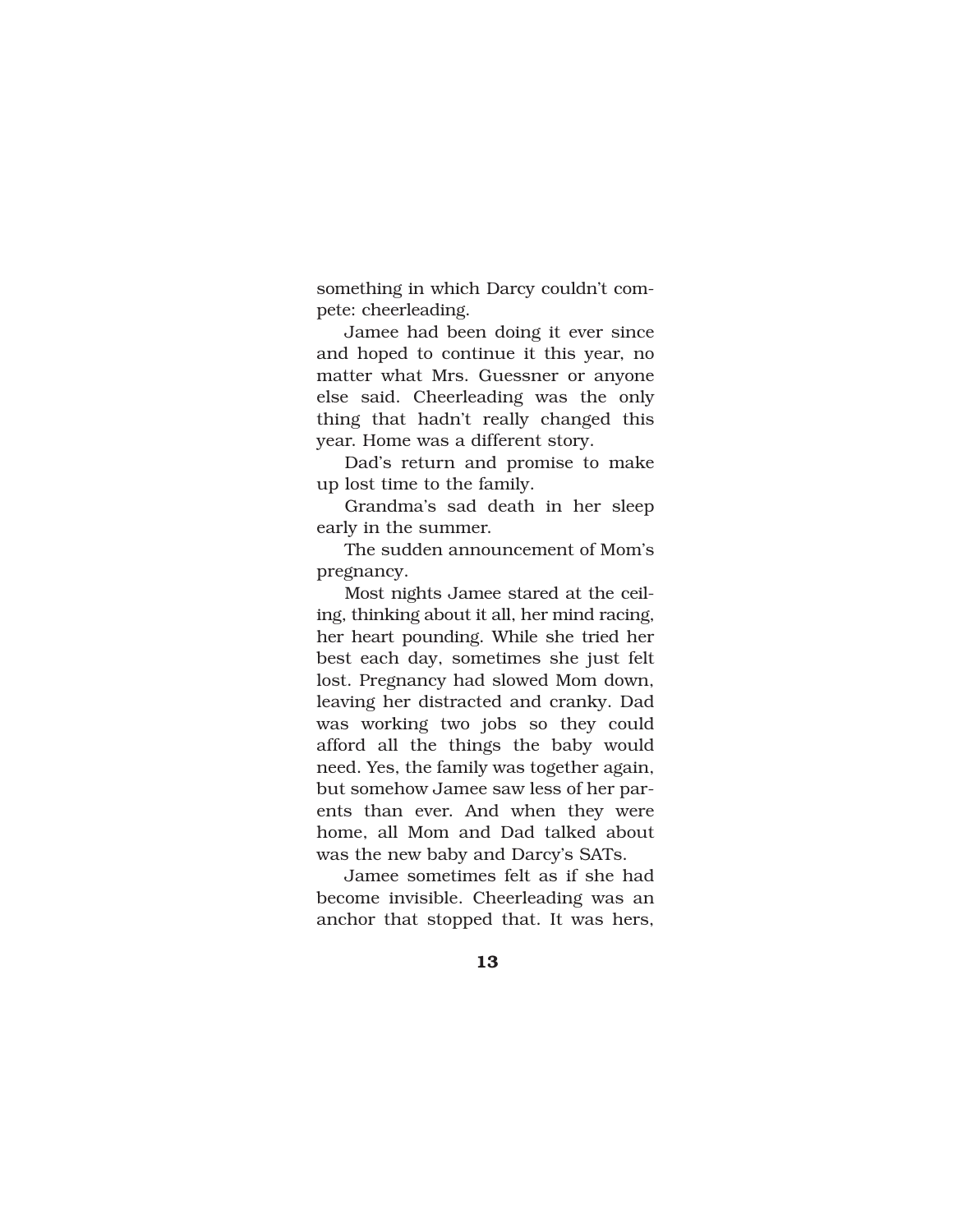not Darcy's. It was stable, not changing. She looked forward to it like an old friend.

*Snap!*

Jamee felt a pop just beneath her nose.

"Hello, Earth to Jamee? Did you hear me?" Amberlynn asked, snapping her fingers again.

Jamee blinked. "Sorry. What did you say?"

Amberlynn rolled her bright brown eyes and grinned. "I said we both have to make this team, so we can hang out together." She jabbed Jamee with a playful elbow. "So no sleeping out there. We got a lot of competition."

Jamee shook off her thoughts and looked around. The bleachers had filled with girls, each wearing a numbered sticker on her chest. It seemed every girl who had ever done a cartwheel had decided to come to the gym. Except for Tasha Jenkins, who sat a couple of rows down with some older-looking girls. Jamee didn't see anyone from her middle school squad.

"Wow, there are enough girls here to make about five cheering squads," Jamee murmured, feeling suddenly